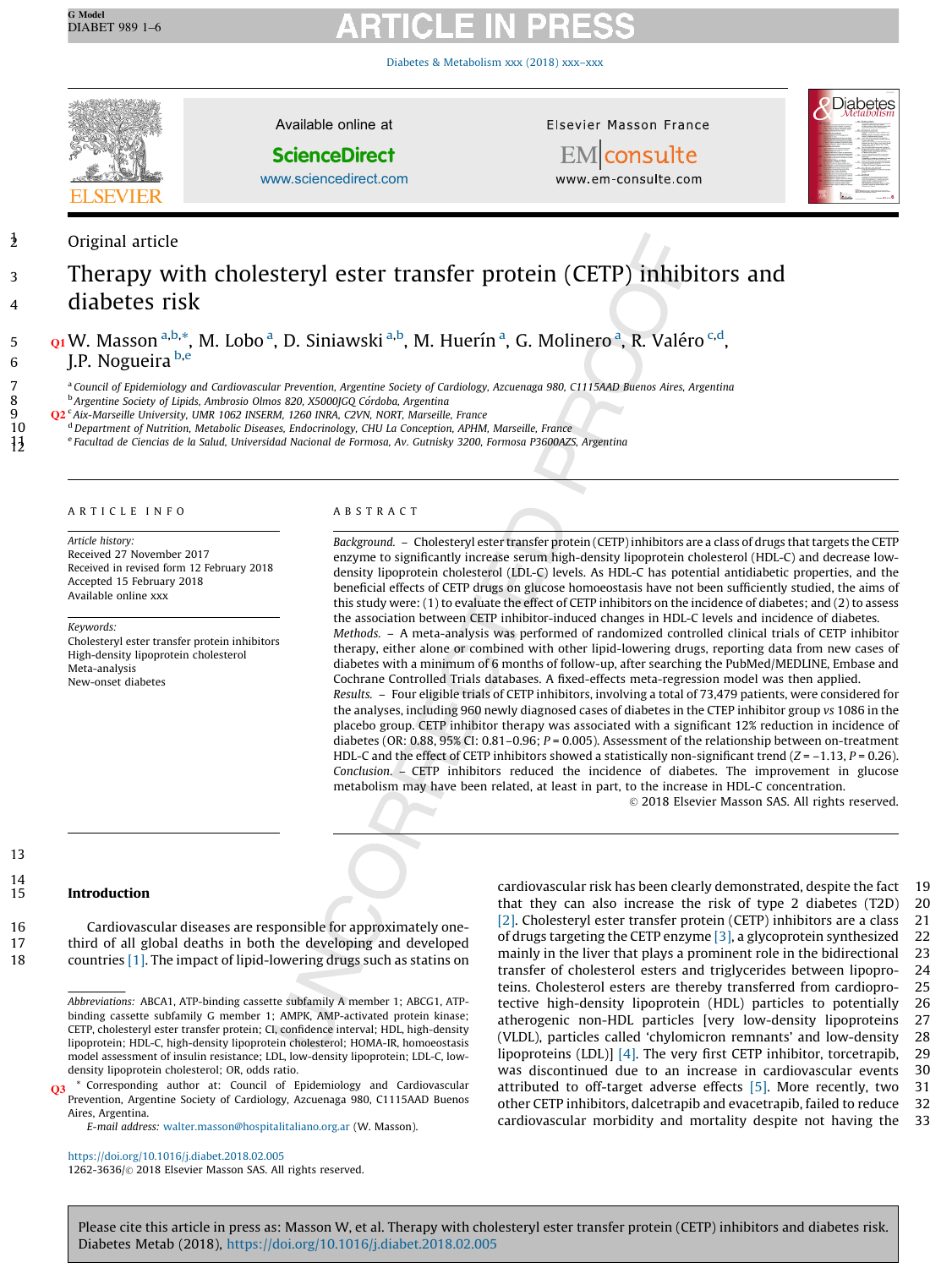34 off-target side-effects of torcetrapib  $[6,7]$ . Finally, another new CETP inhibitor, anacetrapib, reduced cardiovascular events in patients with atherosclerotic vascular disease with no significant increase in adverse events [\[8\].](#page-5-0)

 CETP inhibitors significantly increase serum HDL cholesterol (HDL-C) levels while reducing LDL-C and apolipoprotein B (apoB) levels. HDL has potential antidiabetic properties, with evidence in vitro that it increases glucose uptake by skeletal muscle, and 42 stimulates synthesis and secretion of insulin from pancreatic  $\beta$  cells [\[9,10\].](#page-5-0) In fact, it has been shown that  $\beta$ -cell function and insulin 44 secretion can be improved by depleting cholesterol from  $\beta$  cells [\[11\]](#page-5-0). As HDL is the predominant acceptor of cell cholesterol, it could be important for maintaining normal  $\beta$ -cell function and insulin secretion. Furthermore, the increase in HDL-C that accompanies genetic CETP deficiency is associated with a decrease in levels of 49 plasma glucose  $[12]$ . Nevertheless, other than the impact of CETP drugs on cardiovascular events, their potential beneficial effects on glucose homoeostasis have not been sufficiently studied.

 Therefore, the objectives of the present meta-analysis were: (1) to evaluate the effect of CETP inhibitors on diabetes incidence; and (2) to assess the association between CETP inhibitor-induced changes in HDL-C and LDL-C levels and incidence of diabetes.

### 56 Materials and methods

### 57 Data extraction and quality assessment

 Our meta-analysis was performed according to the Preferred Reporting Items for Systematic Reviews and Meta-Analyses (PRISMA) guidelines for reporting systematic reviews [\[13\]](#page-5-0). A literature search was performed that identified clinical trials of CETP inhibitor therapy either alone or combined with other lipid- lowering drugs, and published between January 1980 and October 2017 in English. Two independent reviewers searched the electronic PubMed/MEDLINE, Embase and Cochrane Controlled Trials databases using the following terms: 'cholesteryl ester transfer protein'; 'CETP'; 'torcetrapib'; 'anacetrapib'; 'dalcetrapib'; and 'evacetrapib'. Eligible studies were randomized controlled trials (RCTs) reporting data from new diabetes cases with a minimum follow-up of 6 months. The following variables were also collected from the retrieved articles: description of treatment and control arms; baseline and on-treatment plasma levels of HDL- C; differences in on-treatment lipid levels between study arms; and incidence of newly diagnosed cases of diabetes.

 The Jadad scale was used to assess the quality of the trial designs. Studies were scored (ranging from 0 to 5 points) according to the presence of three key methodological features: randomiza- tion; blinding; and withdrawal/dropout rates. Studies with a Jadad score >2 points were considered high quality, while those scoring  $\leq$  2 points were deemed poor quality.

81 Meta-analysis and meta-regression analyses

 The summary effect of CETP inhibitors on the endpoint of new cases of diabetes was estimated. Exploratory meta-regression analyses were performed to examine the potential associations between differences in HDL-C levels between trial arms and the effect sizes of CETP inhibitors on new diabetes cases. However, no multivariate meta-regression model was constructed due to the small number of RCTs included.

### 89 Statistical analysis

90 Measures of effect size were expressed as odds ratios (ORs), 91 and the  $I^2$  statistic was calculated to quantify between-trial

heterogeneity and inconsistency. Because studies did not differ in 92 their lipid-modifying regimens and effect sizes, a fixed-effects 93 model was chosen. However, to assess the relationship between 94 differences in on-treatment lipid levels and variations in natural 95 log-transformed ORs of new cases of diabetes, a fixed-effects meta- 96 regression model was performed. To compare mean effects 97 between subgroups, a Z test was used. Statistical analyses were 98 performed using Comprehensive Meta-Analysis Program Version 99 3 software. The level of statistical significance was set at a two- 100 tailed alpha of 0.05. 101

Analysis of publication bias 102

A funnel plot using the standard error (SE) for log OR was 103 created, and Begg and Mazumdar rank correlation and Egger's 104 regression of intercept tests were also performed. 105

Results 106

Four eligible trials of CETP inhibitors, involving a total of 73,479 107 patients, were identified and considered eligible for analysis. A 108 total of 36,734 subjects were allocated to receive CETP inhibitors 109 while 36,745 subjects were allocated to the respective control 110 arms. A flow diagram of the study screening process is presented in 111 [Fig.](#page-2-0) 1. All studies were RCTs of excellent quality (Jadad scores  $\geq$ 3 112 points for each eligible trial). Most of the studies included patients 113 with stable vascular disease, although one included patients with 114 acute coronary syndrome. Median follow-up duration ranged from 115 18 to 49 (mean:  $31.6 \pm 13$ ) months. Descriptions of the trials 116 selected for our analysis are summarized in [Table](#page-2-0) 1. 117

The present meta-analysis reveals that CETP inhibitor therapy is 118 associated with a significant reduction in new cases of diabetes 119 [OR: 0.88, 95% confidence interval (CI): 0.81-0.96;  $P = 0.005$ ,  $I^2$ : 0%; 120 [Fig.](#page-3-0) 2]. 121

[Table](#page-3-0) 2 presents the differences in on-treatment HDL-C and 122 LDL-C levels between study arms included in the meta-regression 123 analysis. Assessment of the relationship between on-treatment 124 HDL-C and the effects of CETP inhibitors found a statistically non- 125 significant trend, most probably due to the small number of RCTs 126 included in the analysis  $(Z = -1.13, P = 0.26; Fig. 3)$  $(Z = -1.13, P = 0.26; Fig. 3)$  $(Z = -1.13, P = 0.26; Fig. 3)$ . 127

The funnel plot with the SE for log OR of new cases of diabetes 128 suggests no publication bias ([Fig.](#page-4-0) 4). In the same way, Begg and  $129$ Mazumdar's test for rank correlation gave a  $P$  value of 0.31, while 130 Egger's test for a regression intercept resulted in  $P = 0.48$ , thus 131 again indicating no possible publication bias. 132

### **Discussion** 133

This was the first-ever meta-analysis to assess the risk of new 134 cases of diabetes with CETP inhibitor treatment. In fact, our main 135 result was that this class of drugs decreases the incidence of 136 diabetes. 137

In recent years, studies have suggested that the use of some 138 lipid-lowering drugs might be associated with an increase in the 139 number of new cases of diabetes. In a meta-analysis of 13 studies of 140 statins including >90,000 individuals, the risk of developing 141 diabetes was increased by 9% in the statin groups compared with 142 the placebo groups  $[2]$ . A subsequent meta-analysis showed that 143 intensive statin therapy compared with moderate therapy was 144 associated with an increased risk of T2D  $[14]$ . The mechanism by 145 which statins can increase the incidence of diabetes could be 146 mediated by inhibition of  $\beta$ -cell glucose transporters, inhibition of 147 calcium channel-dependent insulin secretion and  $\beta$ -cell apoptosis 148 [\[15,16\].](#page-5-0) Similarly, in the Heart Protection Study 2-Treatment of 149 HDL to Reduce the Incidence of Vascular Events (HPS2-THRIVE), 150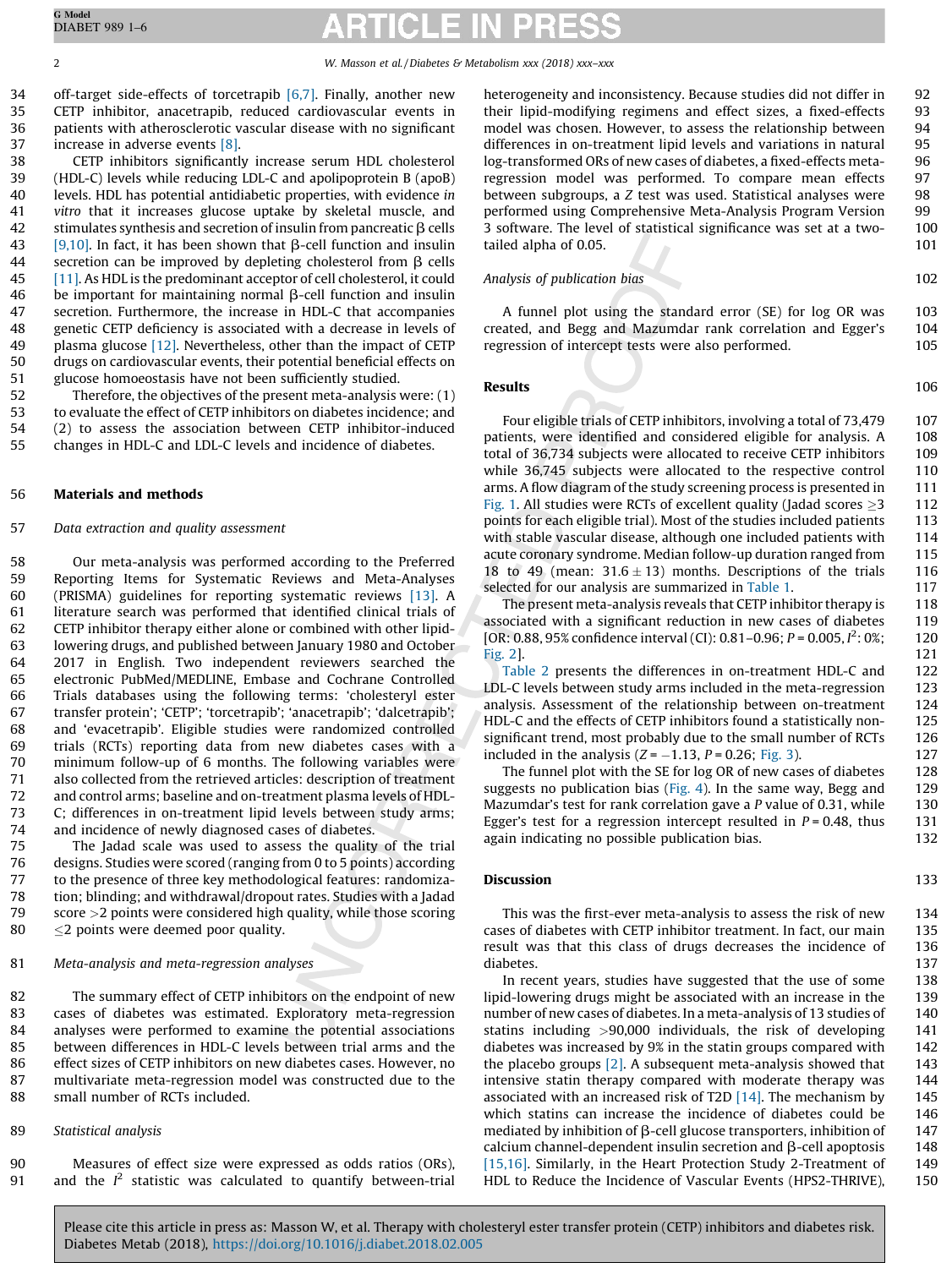W. Masson et al. / Diabetes & Metabolism xxx (2018) xxx-xxx 33

<span id="page-2-0"></span>

Fig. 1. Flow diagram of the screening process for eligible studies.

### Table 1

Characteristics of the selected randomized controlled trials (RCTs) for analysis.

| <b>RCT</b>          | Total sample $(n)$ | Treatment arm | Control arm | Population description                                                                                                                                                                                           | Median follow-up (months) |  |
|---------------------|--------------------|---------------|-------------|------------------------------------------------------------------------------------------------------------------------------------------------------------------------------------------------------------------|---------------------------|--|
| Illuminate          | 15.067             | Torcetrapib   | Placebo     | Diabetes or history of cardiovascular disease for<br>30 days to 5 years prior to screening                                                                                                                       | 18.1                      |  |
| Dal-outcomes        | 15.871             | Dalcetrapib   | Placebo     | Acute coronary syndrome                                                                                                                                                                                          | 31.0                      |  |
| Accelerate          | 12.092             | Evacetrapib   | Placebo     | High cardiovascular risk (acute coronary<br>syndrome within the past 30-365 days,<br>cerebrovascular atherosclerotic disease,<br>peripheral vascular arterial disease, diabetes with<br>coronary artery disease) | 28.0                      |  |
| HPS3/TIMI 55-REVEAL | 30.449             | Anacetrapib   | Placebo     | History of myocardial infarction, cerebrovascular<br>atherosclerotic disease, peripheral artery disease,<br>diabetes with symptomatic coronary heart<br>disease                                                  | 49.2                      |  |

 analysis of the 17,374 participants free of diabetes at the time of randomization showed that the niacin-laropiprant-treated group had a 32% higher risk of diabetes compared with the placebo group [\[17\]](#page-5-0). Indeed, niacin-laropiprant therapy had a significant negative impact on insulin resistance through chronic elevation of circulating fatty acids and increased postprandial glucose, thereby 156 potentially leading to new cases of diabetes [\[18\].](#page-5-0) 157

In addition, studies investigating the relationships between 158 genetic variants of the CETP gene and risk of diabetes have shown: 159 (1) a reduction in plasma glucose levels or no effect on diabetes risk 160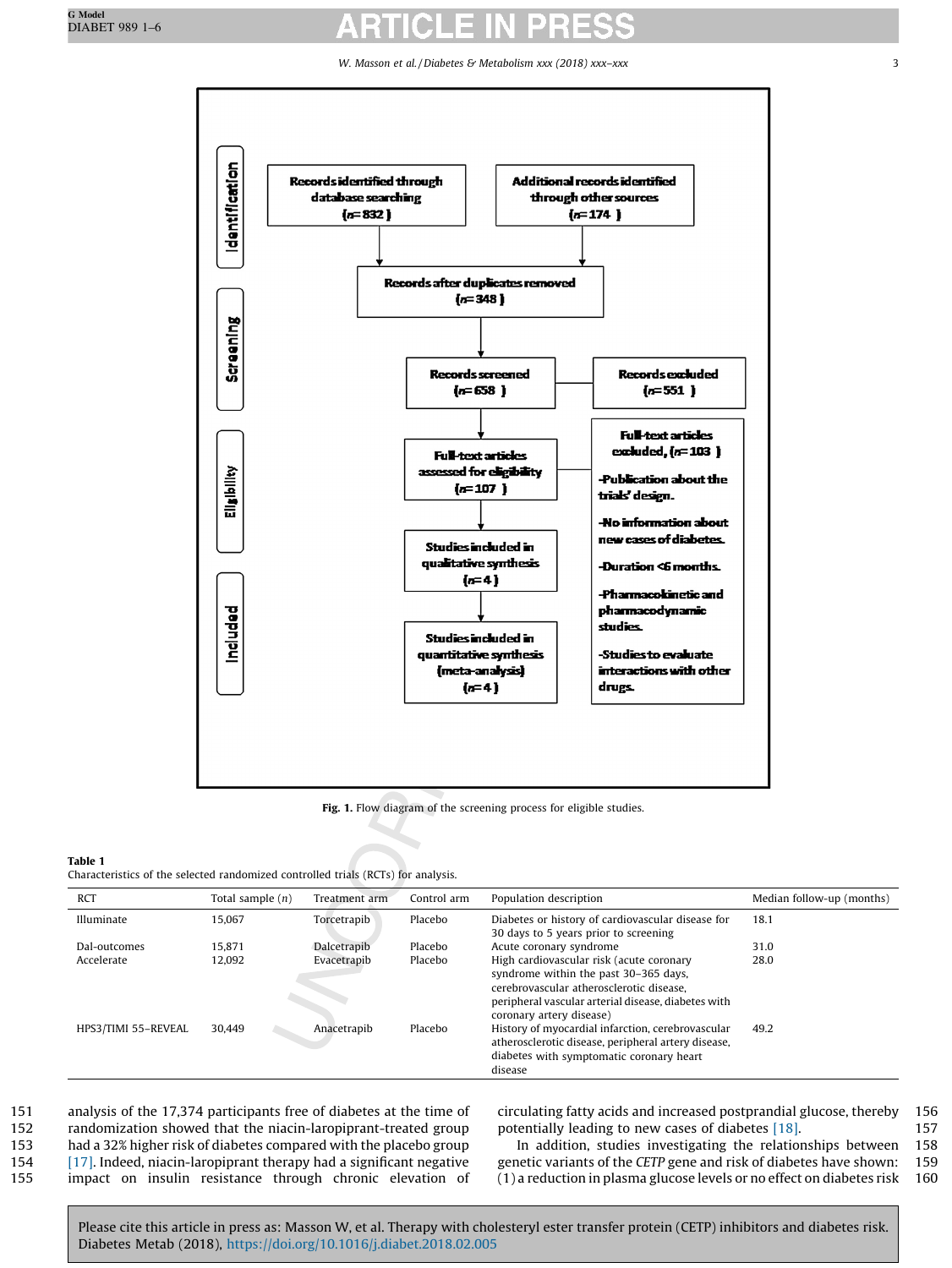<span id="page-3-0"></span>4 W. Masson et al. /Diabetes & Metabolism xxx (2018) xxx–xxx



Fig. 2. Effects of cholesteryl ester transfer protein (CETP) inhibitors on diabetes incidence: fixed effects, odds ratios, 95% confidence intervals (CI) and  $l^2$  statistics.

### Table 2

Differences between baseline and on-treatment high-density lipoprotein cholesterol (HDL-C) and low-density lipoprotein cholesterol (LDL-C) levels between study arms included in meta-regression analyses.

| Randomized clinical trials       | Baseline<br>HDL-C<br>(mg/dL) | On-treatment<br>$HDL-C$ (mg/dL) | Difference<br>(mg/dL) | On-treatment<br>HDL-C<br>differences<br>between study<br>arms (mg/dL) | Baseline<br>$LDL-C$ ( $mg/dL$ ) | On-treatment<br>$LDL-C$ ( $mg/dL$ ) | Difference<br>(mg/dL) | On-treatment<br>LDL-C differences<br>between study<br>arms (mg/dL) |
|----------------------------------|------------------------------|---------------------------------|-----------------------|-----------------------------------------------------------------------|---------------------------------|-------------------------------------|-----------------------|--------------------------------------------------------------------|
| Illuminate, placebo              | 48.5                         | 49.0                            | 0.5                   | 28.5                                                                  | 79.9                            | 80.5                                | 0.6                   | 21.2                                                               |
| Illuminate, torcetrapib          | 48.6                         | 77.5                            | 28.9                  |                                                                       | 79.7                            | 59.3                                | 20.4                  |                                                                    |
| Dal-outcomes, placebo            | 42.2                         | 43.9                            | 1.7                   | 11.8                                                                  | 75.8                            | 78.8                                | 3.0                   | 21.3                                                               |
| Dal-outcomes, dalcetrapib        | 42.5                         | 55.7                            | 13.2                  |                                                                       | 76.4                            | 100.1                               | 23.7                  |                                                                    |
| Accelerate, placebo              | 45.3                         | 45.6                            | 0.3                   | 58.5                                                                  | 81.6                            | 86.5                                | 4.9                   | 30.6                                                               |
| Accelerate, evacetrapib          | 45.3                         | 104.6                           | 59.3                  |                                                                       | 81.1                            | 55.9                                | 25.2                  |                                                                    |
| HPS3/TIMI 55-REVEAL, placebo     | 40.0                         | 42.0                            | 2.0                   | 43.0                                                                  | 61.0                            | 64.0                                | 3.0                   | 26.0                                                               |
| HPS3/TIMI 55-REVEAL, anacetrapib | 40.0                         | 85.0                            | 45.0                  |                                                                       | 61.0                            | 38.0                                | 23.0                  |                                                                    |



Fig. 3. Fixed-effects meta-regression analyses: association between differences in on-treatment high-density lipoprotein cholesterol (HDL-C) levels between study arms and new cases of diabetes.

 with CEPT gene variations resulting in decreased CETP activity and increased HDL-C levels [\[12,19\]](#page-5-0); and (2) an increased risk of diabetes with CETP polymorphisms associated with increased CETP activity and decreased HDL-C levels [\[20\].](#page-5-0) This highlighting of the antidiabetogenic effects of CETP inhibitors has led to several hypotheses to explain the underlying mechanisms. One recent study suggested that cholesterol accumulation compromises  $\beta$ - 167 cell function and reduces insulin secretion, and that this effect can 168 cell function and reduces insulin secretion, and that this effect can be alleviated by depleting cells of cholesterol  $[11]$ . In our present 169 study, a clear trend of a negative association was observed 170 between the increase in HDL-C levels and risk of new-onset 171 diabetes while on treatment. However, as this was most likely due 172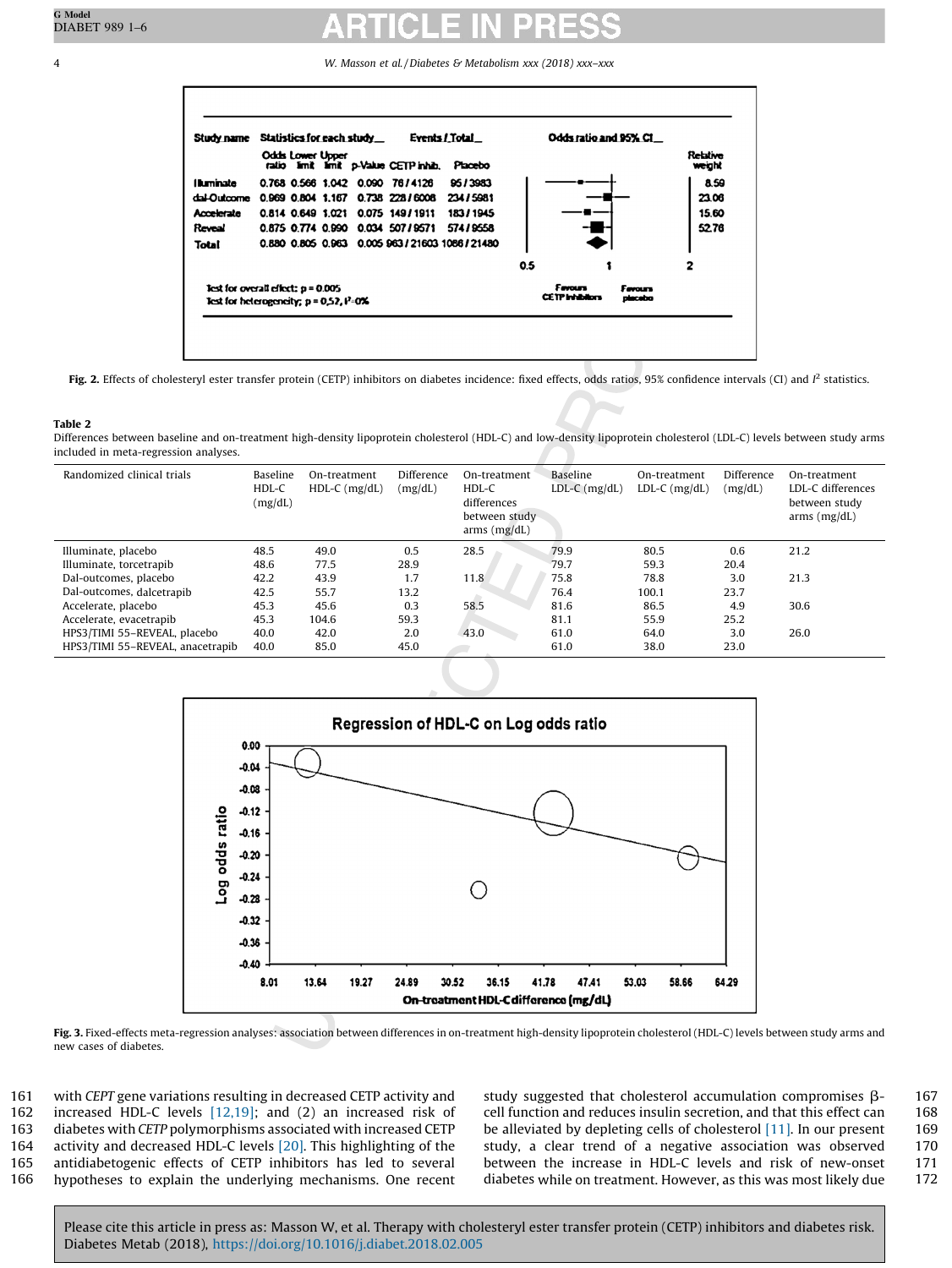W. Masson et al. / Diabetes & Metabolism xxx (2018) xxx-xxx 5

<span id="page-4-0"></span>

Fig. 4. Funnel plot using standard error for log odds ratio of new diabetes cases.

 to the small number of RCTs included in the analysis, this association was not statistically significant. In contrast, two Mendelian randomization studies showed a significant association between HDL-C increases and a lower risk of diabetes [\[21,22\]](#page-5-0).

 Several mechanisms have been proposed to explain the relationship between HDL-C levels and glucose metabolism [\[23,24\].](#page-5-0) Pancreatic lipid accumulation and lipotoxicity have been well documented to inhibit insulin production and secretion [\[11\]](#page-5-0). It has also been previously reported that impaired glucose- stimulated insulin secretion induced by oxidized LDL can be countered by native HDL treatment [\[9\]](#page-5-0). Fryirs et al. [\[25\]](#page-5-0) showed that HDL and its main apolipoproteins apoA-I and apoA-II 185 increased insulin secretory capacity of pancreatic  $\beta$  cells. Such 186 effects on  $\beta$ -cell function could be mediated by the bioactive lipid sphingosine-1-phosphate, which is primarily carried within HDL particles and known to independently promote glucose-stimulat-189 ed insulin secretion [\[26\]](#page-5-0). The HDL transporters ATP-binding cassette subfamily A member 1 (ABCA1) and ATP-binding cassette subfamily G member 1 (ABCG1) have both been implicated in HDL- mediated effects on insulin secretion [\[27,28\]](#page-5-0). HDL could also influence insulin secretion via mechanisms other than cholesterol depletion, including its action on insulin transcription [\[27\].](#page-5-0)

195 Likewise, the ability of HDL to inhibit  $\beta$ -cell apoptosis could be 196 another important mechanism by which HDL may improve  $\beta$ -cell 197 dysfunction [\[29,30\].](#page-5-0) CETP inhibitors could also have an effect on insulin sensitivity. In a model of insulin-resistant and dyslipidae- mic hamsters, torcetrapib treatment compared with vehicle significantly reduced fasting plasma triglycerides, glycerol and free fatty acids by 60%, according to the homoeostasis model assessment of insulin resistance (HOMA-IR) index. Hamsters treated with torcetrapib showed higher glucose uptakes in soleus muscle linked to stimulation of AMP-activated protein kinase (AMPK) phosphorylation. Indeed, AMPK is known to regulate glucose uptake in tissues such as skeletal muscle, liver and heart [\[31\]](#page-5-0). Also, the higher apoA-I content of HDL observed in mice treated with torcetrapib compared with vehicle could be contributing to the improvement of insulin sensitivity through its effects on AMPK and acetyl-coenzyme A carboxylase (ACC) phosphorylation [\[32\].](#page-5-0)

 The beneficial effects on glucose homoeostasis were also observed in patients with diabetes. In the Investigation of Lipid Level Management to Understand its Impact in Atherosclerotic Events (ILLUMINATE), diabetes patients who received the combi-nation of atorvastatin plus torcetrapib had lower levels of both plasma glucose and glycated haemoglobin than those receiving 217 atorvastatin alone, indicating that treatment with torcetrapib 218 compared with placebo resulted in an improvement in diabetes 219 control [\[33\]](#page-5-0). In the RCT by Cannon et al. [\[34\],](#page-5-0) among patients with 220 diabetes, there was a trend towards lower glycated haemoglobin 221 levels with anacetrapib at 24 weeks and at 76 weeks compared 222 with placebo. Similarly, Drew et al. [\[9\]](#page-5-0) reported that infusing 223 supraphysiological doses of discoidal reconstituted HDL into 224 patients with T2D increased plasma insulin levels and reduced 225 plasma glucose levels. 226

CETP inhibitors also reduced LDL-C levels (by up to 40%), 227 whereas the increased risk of diabetes associated with the LDL-C 228 decrease with statin therapy is now well established [\[2\]](#page-5-0). However, 229 the reduction of diabetes risk with CETP inhibitors despite the LDL- 230 C decrease could be due to the greater proportional increase in 231 HDL-C and resultant beneficial effects on glucose metabolism. 232 Most probably, though, the discrepancy between the similar LDL-C 233 reduction effects with CETP inhibitors and statins, and their 234 opposite effects on diabetes risk, may be explained by their 235 different mechanisms of action. Indeed, two Mendelian randomi- 236 zation studies demonstrated the associations between variants of 237 3-hydroxy-3-methylglutaryl-coenzyme A reductase (HMGCR; the 238 target of statins) or proprotein convertase subtilisin/kexin type 9 239 (PCSK9), decreased LDL-C and increased risk of diabetes [\[35,36\]](#page-5-0). In 240 contrast, the risk of diabetes is decreased among patients with 241 familial hypercholesterolaemia [via LDL receptor (LDLR) or apoB 242 mutations] compared with their unaffected relatives [\[37\].](#page-5-0) 243

These data suggest that the diabetogenic effect of statins is 244 directly linked to activation of the LDLR pathway. Several animal 245 studies in vitro and in vivo have suggested that the upregulation of 246 LDLR by statins in pancreatic  $\beta$  cells can induce lipotoxicity 247 mediated by the uptake of LDL-C, leading to a defect of insulin 248 secretion [\[11,38,39\].](#page-5-0) Millar et al. [\[40\]](#page-5-0) showed, in a human 249 lipoprotein kinetic study, that LDL-C reduction with anacetrapib 250 might be explained by increased LDL clearance due to a change in 251 LDL lipid composition (increased triglyceride-to-cholesterol ratio 252 due to CETP inhibition) and not upregulation of LDLR expression. 253

Recently, the Randomized Evaluation of the Effects of Anace- 254 trapib Through Lipid Modification (REVEAL) study showed that 255 CETP inhibition is associated with a significant reduction in 256 cardiovascular events [\[8\]](#page-5-0). Our present findings suggest that the 257 additional effect linked to a reduction in the incidence of diabetes 258 with CETP treatment might also play a role in the reduction of 259 major coronary events compared with placebo. However, this 260